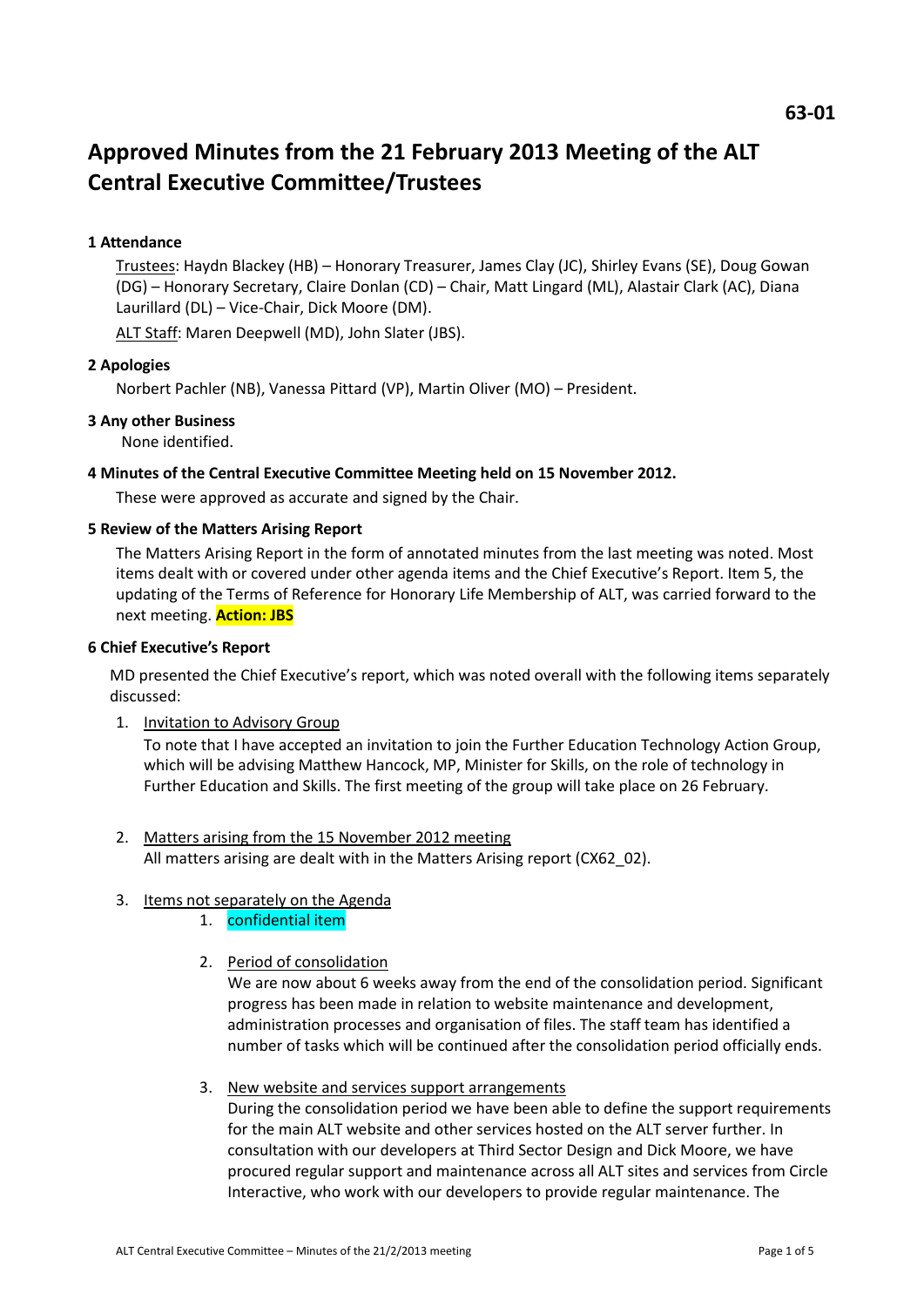support arrangement cover security updates, maintenance and back ups, support for bugs and issues and advice on issues like PCI compliance and further development. It is important to note that the Drupal 6 software that the website is build with will stop being supported in late 2013 and that we thus need to undertake the planned new release of the site on Drupal 7 this year. To minimise risk we plan for this to take place after the conference. DM and MD will lead on this in the first instance, with relevant staff as needed. Costs for hosting and maintenance are included in the budget as before. The costs for the major new release with Drupal 7 are yet to be defined once the specification for the release has been agreed.

# 4. confidential item

## 5. New partnerships

We have been approached to enter into two new partnerships. Nesta, <http://www.nesta.org.uk/> , has approached ALT with a view to establish a partnership to further closer collaboration. As representatives from Nesta were unable to attend this meeting, we are seeking to confirm alternative dates to meet in order to discuss this further. EA-TEL, the European Association of Technology Enhanced Learning, <http://www.ea-tel.eu/> , has also approached ALT to formalise our relationship with an exchange of membership and 1 reciprocal place at each annual conference in the first instance.

- 6. Research in Learning Technology (RLT)
	- 1. Journal Steering Group

The Journal Steering Group met on 8 Feb for the first time since the appointment of the new Editors. Draft minutes from the meeting are currently reviewed and were shared with the Publications Committee. In summary, the meeting was very positive, with many actions agreed. There are no formal points to report to Trustees.

2. Impact factor and related issues

We are currently awaiting the second report from Co-Action, the publisher, for the second half of 2012 and a regular liaison meeting will take place once the report has been received. Progress of an impact factor for RLT will be discussed with the publisher and the Journal Steering Group then.

3. Printed edition

Current figures indicate that less than £0% of Organisational and Sponsoring Members and less than 20% of Individual Members have elected to receive a printed copy of the journal. From 1 Feb only members who have elected to receive the journal will receive a printed copy, which will result in a significant reduction in the print run of the journal and related cost savings.

#### 7. CMALT

The CMALT Development Group, which meets on 19 February, is undertaking a Quality Assurance review of the assessment process, with John Slater leading on the report of this process. We anticipate to have a full report and recommendations by May/June and will take this forward as a strategic priority together with the portfolio update process which will be implemented in 2013.

#### 8. Liaison

## 1.1.1 Jisc

Next partnership meeting with JISC will take place on 26 February, which should give us a sense of how ALT can work with Jisc in its new structure;

1. AoC

Partnership meeting with AoC on 18 December identified a number of opportunities for collaboration in 2013, see FE Committee minutes.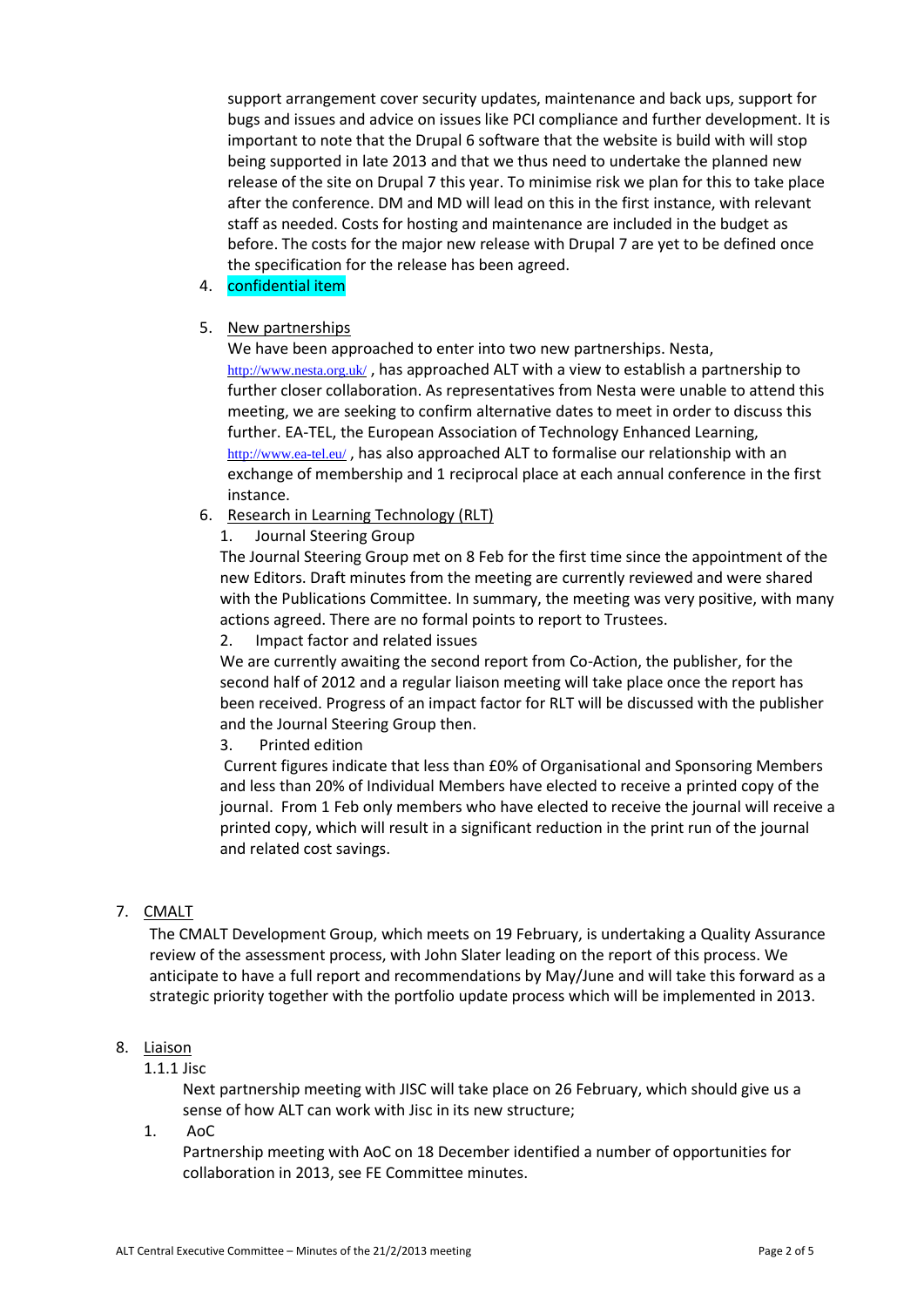# 2. ICT/CS Programme of Study

A consultation on the draft programme of study for ICT in the National Curriculum is ongoing, see

[https://www.education.gov.uk/schools/teachingandlearning/curriculum/nationalcurriculum2014/b00220600/consult](https://www.education.gov.uk/schools/teachingandlearning/curriculum/nationalcurriculum2014/b00220600/consultation-national-curriculum-pos) [ation-national-curriculum-pos](https://www.education.gov.uk/schools/teachingandlearning/curriculum/nationalcurriculum2014/b00220600/consultation-national-curriculum-pos) . We are in liaison with others to provide additional input.

#### 9. Funded projects

# *Firm projects*

[NEW] Maths4us

ALT is leading in a project in the technology strand of the Maths4us campaign, which is led by NIACE and funded by BIS. We are working with a large number of partners to establish an index of maths apps based on work done in the previous project in community-led evaluation of resources;

[ONGOING] Changing the Learning Landscape

ALT is a partner in the Changing the Learning Landscape programme, funded by HEFCE, and led by the LFHE, in partnership with NUS, JISC and HEA. ALT is active across all three strands of the programme;

[ONGOING] THA conference. ALT supports the 2013 conference of the Triple Helix Association, which is organised by the Big Innovation Centre, UCL and Birckbeck;

[ONGOING] OCTEL (Leadership Foundation for HE Innovation and Transformation Fund). This project is being managed by David Jennings and led by MD and JBS. A contributor group of about 10 members has been established and Stephen Downes has agreed to act as a Critical Friend to the project;

[ONGOING] Gold Open Access

Funded by JISC this project is led by Seb Schmoller and focuses on the issues surrounding a transition to a Gold Open Access publishing model.

- [ONGOING] NUS/Desire2Learn student survey about students' views of learning technology: ALT is providing advice and input to the survey and final report;
- [CLOSE TO COMPLETION] JISC Journal Transition: to develop a set of metrics against which to measure the impact of a journal's transition to Open Access, and to draw out lessons for others on the transition process itself.
- [ONGOING ] JISC Developing Digital Literacies: i) Programme wide involvement alongside ~10 other membership organisations; ii) Small-scale project-specific involvement with four of the individual DDL projects.

# *confidential item*

10. Consultation responses and policy papersCurrent responses:

Open Access: ALT has responded to two consultations on Open Access. First to the House of Lords Select Committee who held a very short enquiry and to this BIS Select Committee Call for Evidence. Both responses build on the work ALT has done during the journal retendering and transition process and are available via the ALT Open Access repository: <http://www.alt.ac.uk/policy-consultation-responses>

FE Guild consultation: the formal consultation was discussed at the last meeting of the FE Committee and together with Trustees members of the committee contributed to ALT's response.

#### 4 Agenda items

1. Item 9: confidential item

#### **7 Operations and Membership Report**

Trustees discussed the Operations and Membership Report with comments from MD .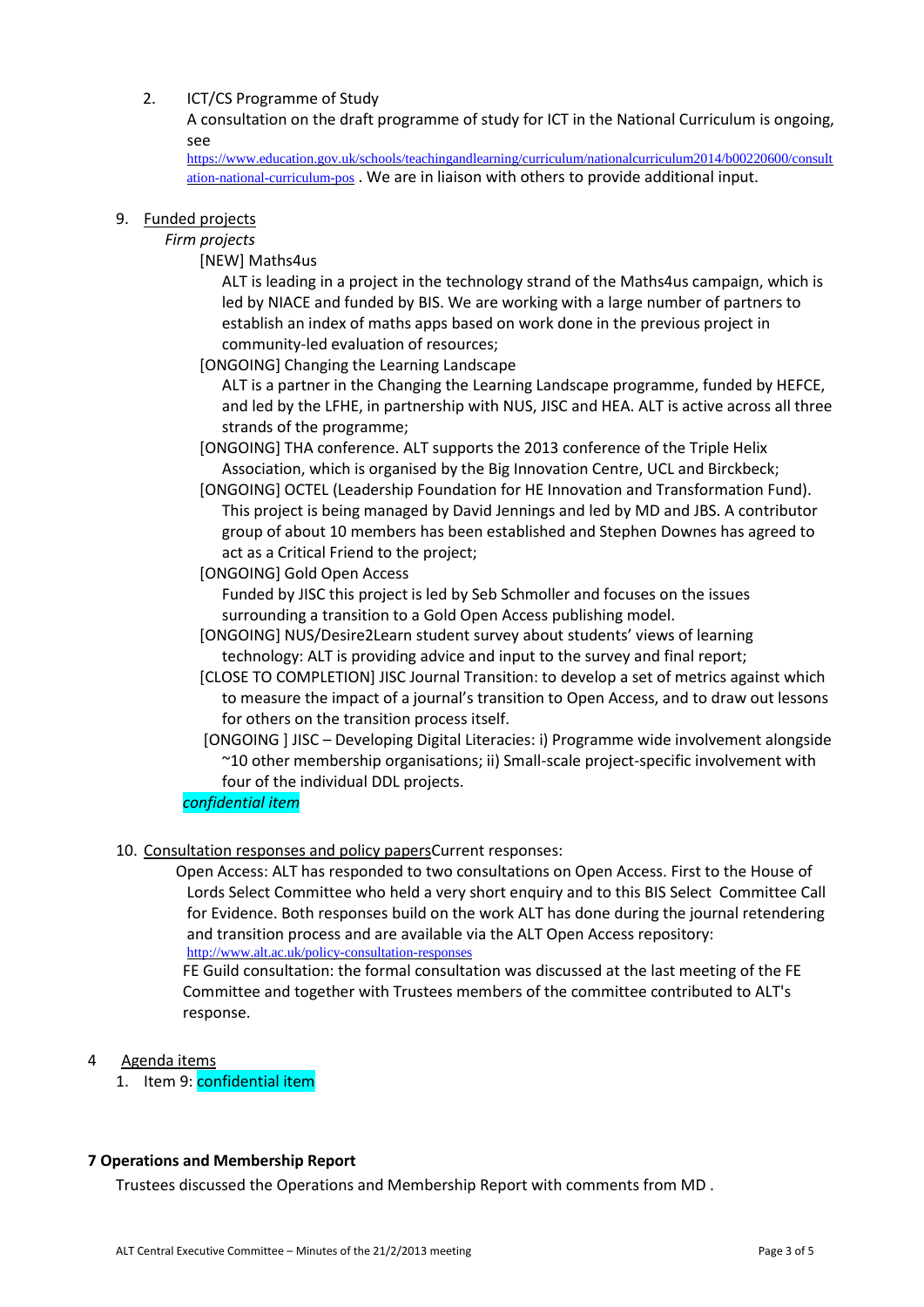#### **8 Finance and risk**

#### 8.1 Monthly finance report for January 2013

HB and MD reported using 61-08 for the basis of their remarks. Trustees considered the third outturn and conference report of the current financial year, which showed that the financial situation is positive overall. Project income has been higher than anticipated and related additional expenditure has been proportionately lower. The slow generation of membership income is a concern and this is being monitored, with the move to the new online system and changes in fees seemingly being the main cause of this. It was also noted that although income from the conference was higher than expected, the overall contribution from the conference to ALT's central costs has decreased over the past few years.

#### 8.2 Budget and operational plan for 2013/14

HB and MD provided a verbal update on the budget setting process for the coming year. It was noted that the monthly profiling format needs to be reviewed and revised for the next FY in order better to reflect income and expenditure levels in each period. Publications expenditure will also be considered once a full year's uptake of the printed edition of the journal can be considered. **Action: HB and MD to take forward. Trustees to consider a near-final draft budget in February.**

#### 8.3 Annual Report for 2012/13

#### **9 ALT-C:**

#### 9.1 ALT-C 2013

JBS provided a summary report of the feedback collected in the conference evaluation (61-06a). Overall feedback was very positive and Trustees in particular discussed the proposed changes proposed following the feedback as well as the format for exhibitors in coming years. Particular thanks to Trustees, staff and volunteers for enabling ALT to deliver a successful conference in time of change were noted. **Action: MD and CG to review operational processes, including exhibition arrangements.**

#### 9.2 ALT-C 2014

There was a general update from JBS (61-06a) showing that preparations for next year are underway and on track, as well as an overview of proposed changes to the conference format and delivery (61- 06b). The changes proposed cover operational and financial aspects, the academic and social programme and online conference delivery. Trustees had an open discussed of measures proposed and some of the likely consequences for participants and organisers. HB provided feedback from the Co-Chairs perspective and raised several issues including the social programme and celebration of ALT's 20<sup>th</sup> anniversary. It was noted that the Gala evening should continue to be one of the high-lights of the event. Trustees approved the proposal to simplify the type of sessions within the programme including setting limits on certain types of papers and how many papers an individual can be a lead author for. **Action: MD to lead in liaison with relevant staff and conference co-chairs, consulting GPC on any changes that require Trustee approval.**

#### **10 Operational committee business:**

#### 10.1 Membership Services Committee – met 6/2/2013

SE presented the minutes from the committee's last meeting. These were noted overall.

Arising from the report Trustees noted that the committee approved the updated Terms of Reference subject to minor changes, which had already been made. SE reported that the membership survey had been finalised and will go live in the coming weeks. SE and DG also reported that led by DG a crosscommittee working group is to be established to take forward the proposal to run a member survey with a focus on learning technology, rather than membership services. Trustees approved this proposal. **Action: NP and DM to ask for volunteers from their committees.**